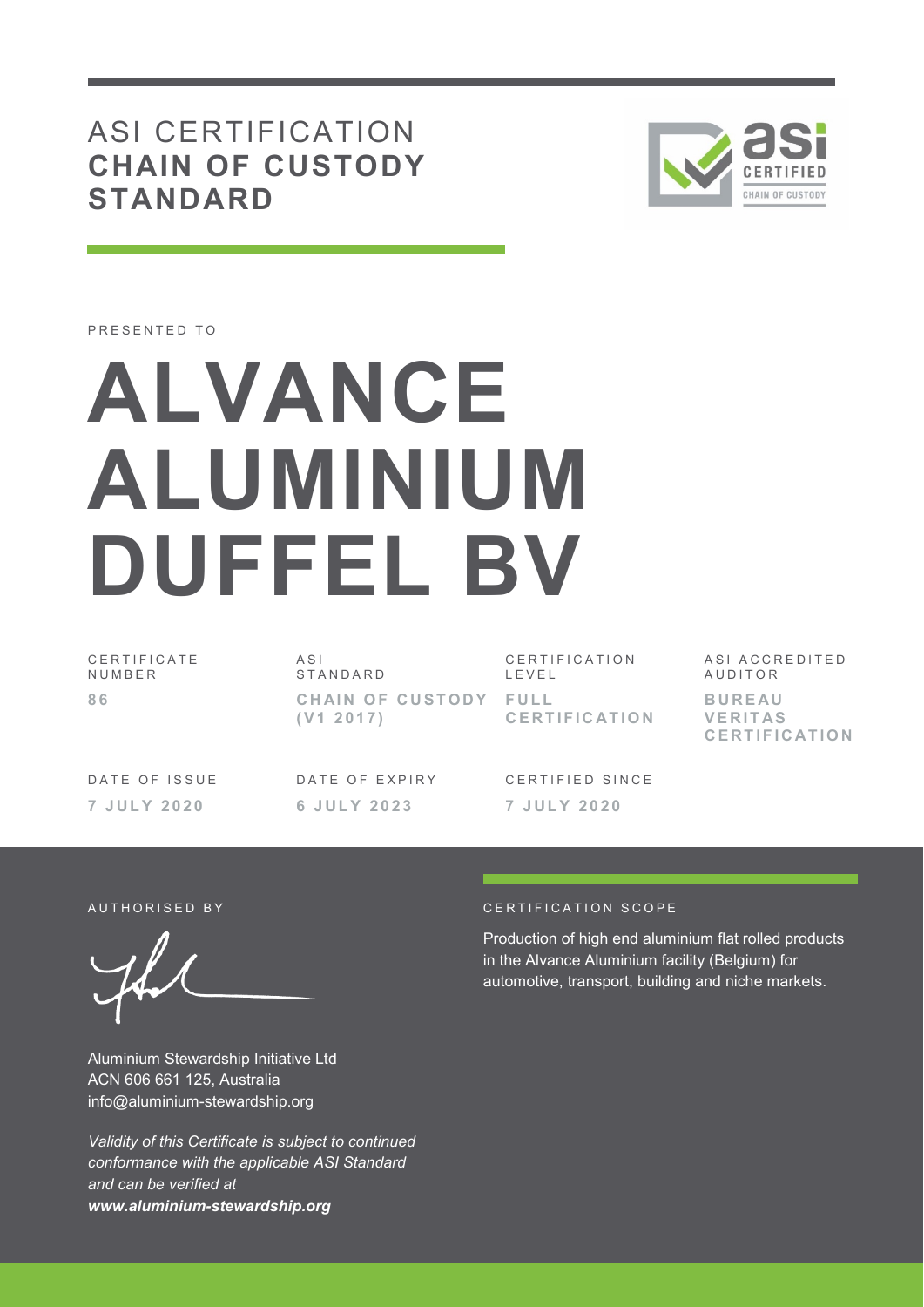# SUMMARY AUDIT REPORT **CHAIN OF CUSTODY STANDARD**

# **OVERVIEW**

| MEMBER NAME                   | <b>ALVANCE Aluminium Duffel BV</b>                                                                                                                                                                                                                                                                                                                                                                    |
|-------------------------------|-------------------------------------------------------------------------------------------------------------------------------------------------------------------------------------------------------------------------------------------------------------------------------------------------------------------------------------------------------------------------------------------------------|
| ENTITY NAME                   | <b>ALVANCE Aluminium Duffel BV</b>                                                                                                                                                                                                                                                                                                                                                                    |
| CERTIFICATION<br><b>SCOPE</b> | Production of high end aluminium flat rolled products in the Alvance<br>Aluminium Duffel facility (Belgium) for automotive, transport, building and<br>niche markets.                                                                                                                                                                                                                                 |
| SUPPLY CHAIN<br>ACTIVITIES    | Casthouses<br>Aluminium Re-melting/Refining<br>Post-Casthouse                                                                                                                                                                                                                                                                                                                                         |
| ASI STANDARD                  | Chain of Custody Standard V1                                                                                                                                                                                                                                                                                                                                                                          |
| AUDIT TYPE                    | Initial Certification Audit (13 - 14 May 2020)<br>۰<br>Surveillance Audit (24 January 2022 - following acquisition of the Entity<br>$\bullet$<br>(formerly Aleris Aluminum Duffel BVBA by Alvance Aluminium on 30<br>September 2020)                                                                                                                                                                  |
| AUDIT FIRM                    | <b>Bureau Veritas Certification</b>                                                                                                                                                                                                                                                                                                                                                                   |
| AUDIT DATE                    | 13 - 14 May 2020 (Initial Certification Audit)<br>24 January 2022 (Surveillance Audit)                                                                                                                                                                                                                                                                                                                |
| AUDIT REPORT<br>SUBMISSION    | 24 June 2020 (Initial Certification Audit)<br>7 March 2022 (Surveillance Audit)                                                                                                                                                                                                                                                                                                                       |
| AUDIT SCOPE                   | Initial Certification Audit (13 - 14 May 2020)<br>Aleris Aluminum Duffel BVBA is a mill in Belgium that provides automotive<br>body sheet and General coil and sheet products.<br>Supply chain activities included in the audit scope:<br>Aluminium Re-melting/Refining<br>Casthouses<br>Post-Casthouse<br>All relevant criteria in the ASI Performance Standard were included in the<br>audit scope. |

Surveillance Audit (24 January 2022)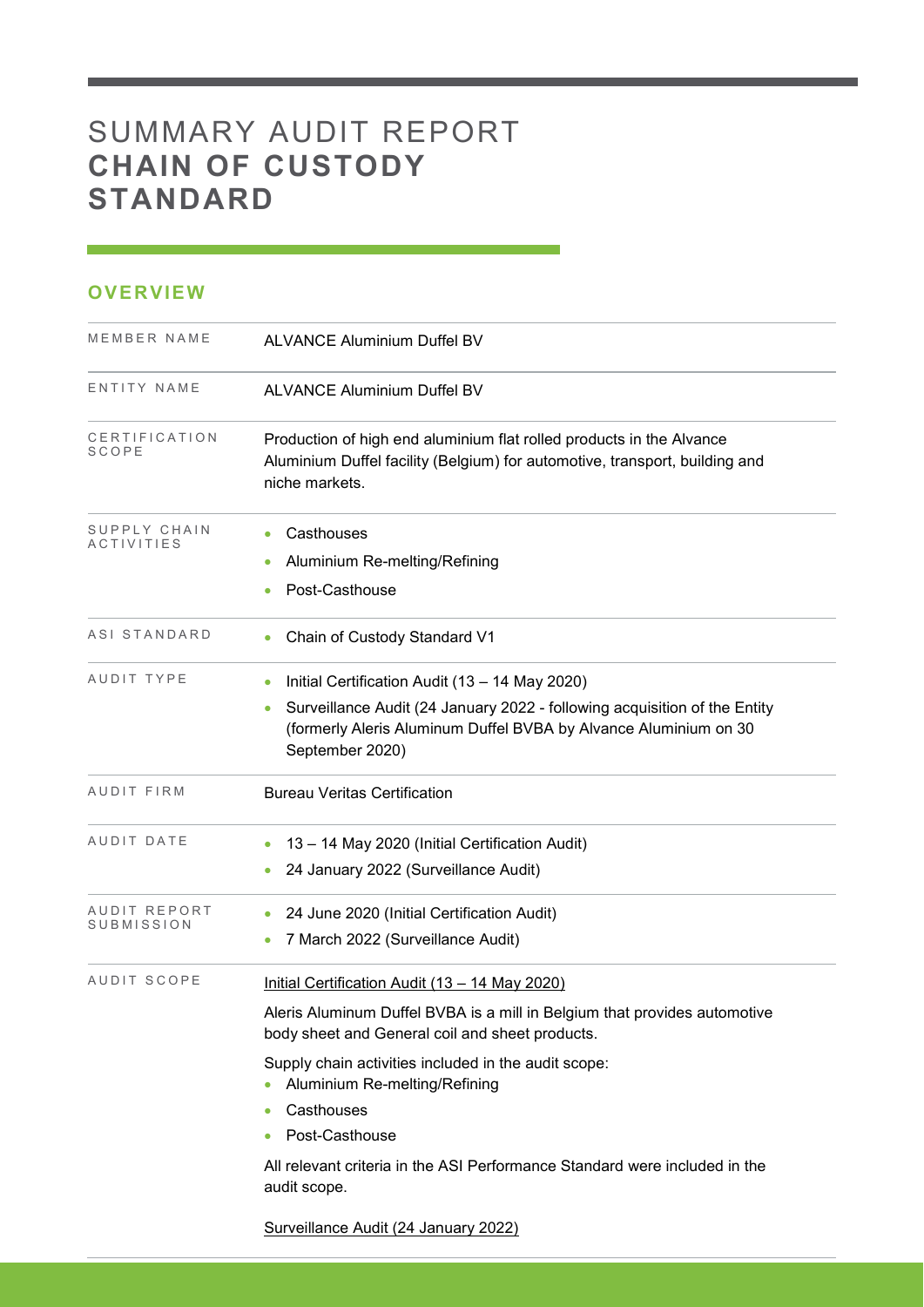|                                     | Alvance Aluminium Duffel BV is a mill in Belgium that provides automotive<br>body sheet and general coil and sheet products.                                                                                                                                                                                                                                                                                                                                                                                                                                                                                                                   |
|-------------------------------------|------------------------------------------------------------------------------------------------------------------------------------------------------------------------------------------------------------------------------------------------------------------------------------------------------------------------------------------------------------------------------------------------------------------------------------------------------------------------------------------------------------------------------------------------------------------------------------------------------------------------------------------------|
|                                     | Supply chain activities included in the audit scope:<br>Aluminium Re-melting/Refining<br>Casthouses<br>$\bullet$<br>Post-Casthouse                                                                                                                                                                                                                                                                                                                                                                                                                                                                                                             |
|                                     | All relevant criteria in the ASI Performance Standard were included in the<br>audit scope.                                                                                                                                                                                                                                                                                                                                                                                                                                                                                                                                                     |
|                                     | The Surveillance Audit was undertaken as a 'desktop' exercise consistent<br>with the Entity's overall maturity level and the audit type and ongoing<br>COVID-19 travel limitations present at the time of the audit.                                                                                                                                                                                                                                                                                                                                                                                                                           |
| AUDIT<br>OUTCOME                    | Certification<br>$\bullet$                                                                                                                                                                                                                                                                                                                                                                                                                                                                                                                                                                                                                     |
| AUDIT<br>METHODOLOGY<br>DECLARATION | The Auditors confirm that:<br>$\blacksquare$ The information provided by the Entity is true and accurate to the best<br>knowledge of the Auditor(s) preparing this report.<br>▶ The findings are based on verified Objective Evidence relevant to the<br>time period for the Audit, traceable and unambiguous.<br>■ The Audit Scope and audit methodology are sufficient to establish<br>confidence that the findings are indicative of the performance of the<br>Entity's defined Certification Scope.<br>$\blacksquare$ The Auditor(s) have acted in a manner deemed ethical, truthful, accurate<br>professional, independent and objective. |
| CERTIFICATION<br>PERIOD             | 7 July 2020 - 6 July 2023                                                                                                                                                                                                                                                                                                                                                                                                                                                                                                                                                                                                                      |
| NEXT AUDIT<br>TYPE                  | <b>Re-Certification Audit</b>                                                                                                                                                                                                                                                                                                                                                                                                                                                                                                                                                                                                                  |
| NEXT AUDIT<br><b>DUE DATE</b>       | 6 July 2023                                                                                                                                                                                                                                                                                                                                                                                                                                                                                                                                                                                                                                    |
| CERTIFICATE<br>NUMBER               | 86                                                                                                                                                                                                                                                                                                                                                                                                                                                                                                                                                                                                                                             |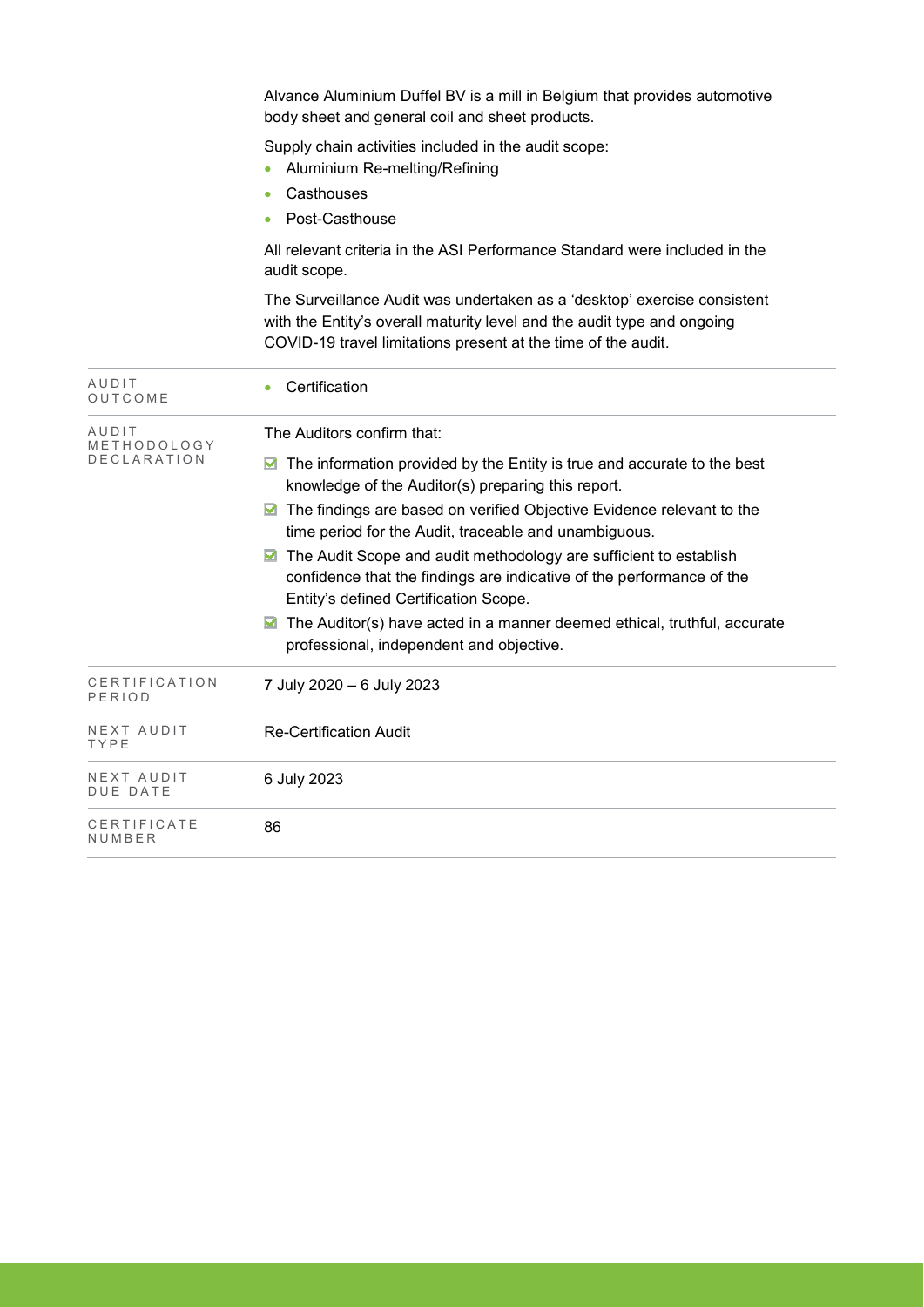# **SUMMARY OF FINDINGS**

| <b>CRITERION</b>                              | <b>RATING</b> | COMMENT                                                                                                                                                                                                                                                                                                                                                                                      |  |
|-----------------------------------------------|---------------|----------------------------------------------------------------------------------------------------------------------------------------------------------------------------------------------------------------------------------------------------------------------------------------------------------------------------------------------------------------------------------------------|--|
| MANAGEMENT SYSTEM AND RESPONSIBILITIES        |               |                                                                                                                                                                                                                                                                                                                                                                                              |  |
| 1.1 ASI membership                            | Conformance   | Alvance is a founding member of the Aluminium<br>Stewardship Initiative ASI. The Duffel facility was<br>certified against the ASI Performance Standard in<br>2019, the link to ASI and its member status is set on<br>the Alvance website.                                                                                                                                                   |  |
| 1.2 Management system                         | Conformance   | The Entity has a well-established Management<br>System that is certified against ISO 14001. The ASI<br>requirements are covered both by the existing<br>Management System and additional policies and<br>procedures that were elaborated to cover the ASI<br>Chain of Custody Standard specific requirements. All<br>documents are available through the internal data<br>management system. |  |
| 1.3 Management system reviews                 | Conformance   | The Entity conducts annual management reviews for<br>its Management System. The goals and projects are<br>set in relation to the 17 United Nations Sustainable<br>Development Goals (SDGs). The ASI management<br>review is incorporated from 2020 onwards together<br>with the ISO 14001 management review.                                                                                 |  |
| 1.4 Management representative                 | Conformance   | The Entity has established a multi-disciplinary team<br>for the implementation of the ASI Chain of Custody<br>Standard. The Q & EHS Director is the nominated<br>ASI director, the ASI project manager is the<br>operational ASI responsible manager. The<br>responsibilities are documented in the organizational<br>chart.                                                                 |  |
| 1.5 Training                                  | Conformance   | New employees receive introduction training with ASI<br>specific content added to this training. Staff that are<br>involved in Chain-of-Custody related activities,<br>received specific training on the procedures and<br>instruction on the CoC implementation. All training is<br>registered and recorded by the HR Department.                                                           |  |
| 1.6 Record keeping                            | Conformance   | The ASI Mass Balance System is integrated in the<br>SAP environment, records are therefore kept in the<br>system for at least more than five years. Copies of<br>the certificates are made automatically and stored in<br>a folder.                                                                                                                                                          |  |
| 1.7a Reporting to ASI (Inputs and<br>Outputs) | Conformance   | The Entity defines in its process instruction that the<br>reporting of the CoC Material has to be provided to<br>the ASI Secretariat within the first three months of the<br>following year. A detailed template was modified so<br>that numbers can be generated automatically from<br>the SAP system.                                                                                      |  |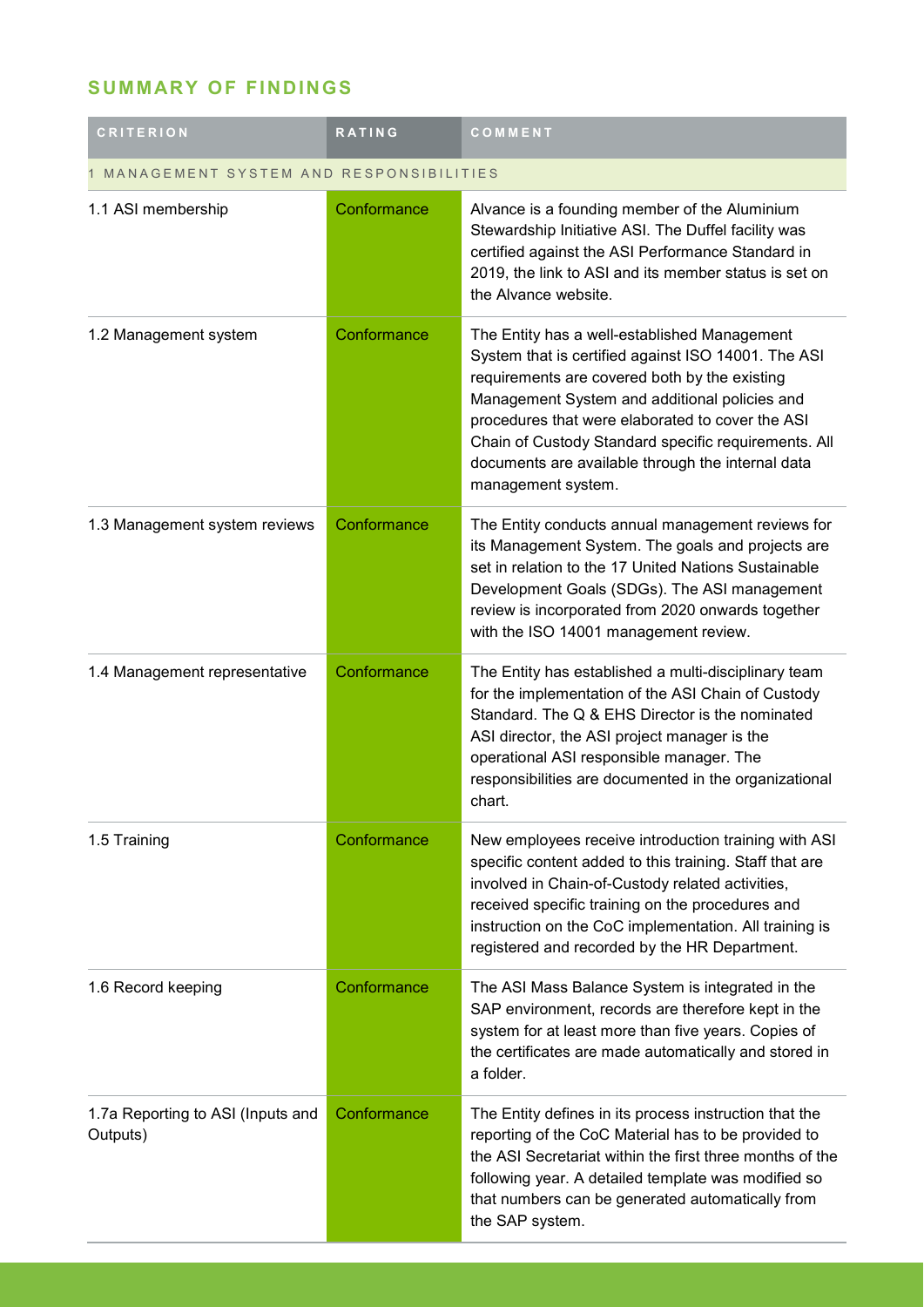| <b>CRITERION</b>                                                 | <b>RATING</b>  | COMMENT                                                                                                                                                                                                                                                                                                                           |
|------------------------------------------------------------------|----------------|-----------------------------------------------------------------------------------------------------------------------------------------------------------------------------------------------------------------------------------------------------------------------------------------------------------------------------------|
| 1.7b Reporting to ASI (Input<br>Percentage)                      | Conformance    | The Entity defines in its process instructions that the<br>reporting of CoC Material has to be provided to the<br>ASI Secretariat within the first three months of the<br>following year. The input percentage is included in<br>the reported information.                                                                        |
| 1.7c Reporting to ASI (Positive<br>Balance)                      | Conformance    | The Entity defines in its process instruction that the<br>reporting of CoC Material has to be provided to the<br>ASI Secretariat within the first three months of the<br>following year. Reported data also includes any<br>Positive Balance - if applicable. A daily balance is<br>calculated automatically in the SAP system.   |
| 1.7d Reporting to ASI (Internal<br>Overdraw)                     | Conformance    | The Entity defines in its process instruction that the<br>reporting of CoC Material has to be provided to the<br>ASI Secretariat within the first three months of the<br>following year. All numbers are calculated and<br>controlled in SAP on a daily basis, any Internal<br>Overdraw is therefore detected.                    |
| 1.7e Reporting to ASI (Eligible<br>Scrap)                        | Conformance    | The Entity defines in its process instruction that the<br>reporting of CoC Material has to be provided to the<br>ASI Secretariat within the first three months of the<br>following year. All numbers regarding Eligible Scrap<br>are included in the reporting.                                                                   |
| 1.7f Reporting to ASI (ASI<br>Credits from Casthouses)           | Conformance    | The Entity defines in its process instruction that the<br>reporting of CoC Material has to be provided to the<br>ASI Secretariat within the first three months of the<br>following year. The quantity of ASI Aluminium located<br>to ASI Credits is foreseen to be reported, no ASI<br>Credits have been allocated so far.        |
| 1.7g Reporting to ASI (ASI<br>Credits purchased)                 | Conformance    | The Entity defines in its process instruction that the<br>reporting of CoC Material has to be provided to the<br>ASI Secretariat within the first three months of the<br>following year. The quantity of ASI purchased slab<br>within the credit system is foreseen to be reported,<br>no ASI Credits have been purchased so far. |
| 2 OUTSOURCING CONTRACTORS                                        |                |                                                                                                                                                                                                                                                                                                                                   |
| 2.1 Outsourcing Contractors in<br><b>CoC Certification Scope</b> | Not Applicable | The Entity decided not to include outsourcing in the<br>scope of the CoC certification at the first audit.                                                                                                                                                                                                                        |
| 2.2a Control of CoC Material                                     | Not Applicable | The Entity decided not to include outsourcing in the<br>scope of the CoC certification at the first audit.                                                                                                                                                                                                                        |
| 2.2b No further outsourcing                                      | Not Applicable | The Entity decided not to include outsourcing in the<br>scope of the CoC certification at the first audit.                                                                                                                                                                                                                        |
| 2.2c Risk assessment                                             | Not Applicable | The Entity decided not to include outsourcing in the<br>scope of the CoC certification at the first audit.                                                                                                                                                                                                                        |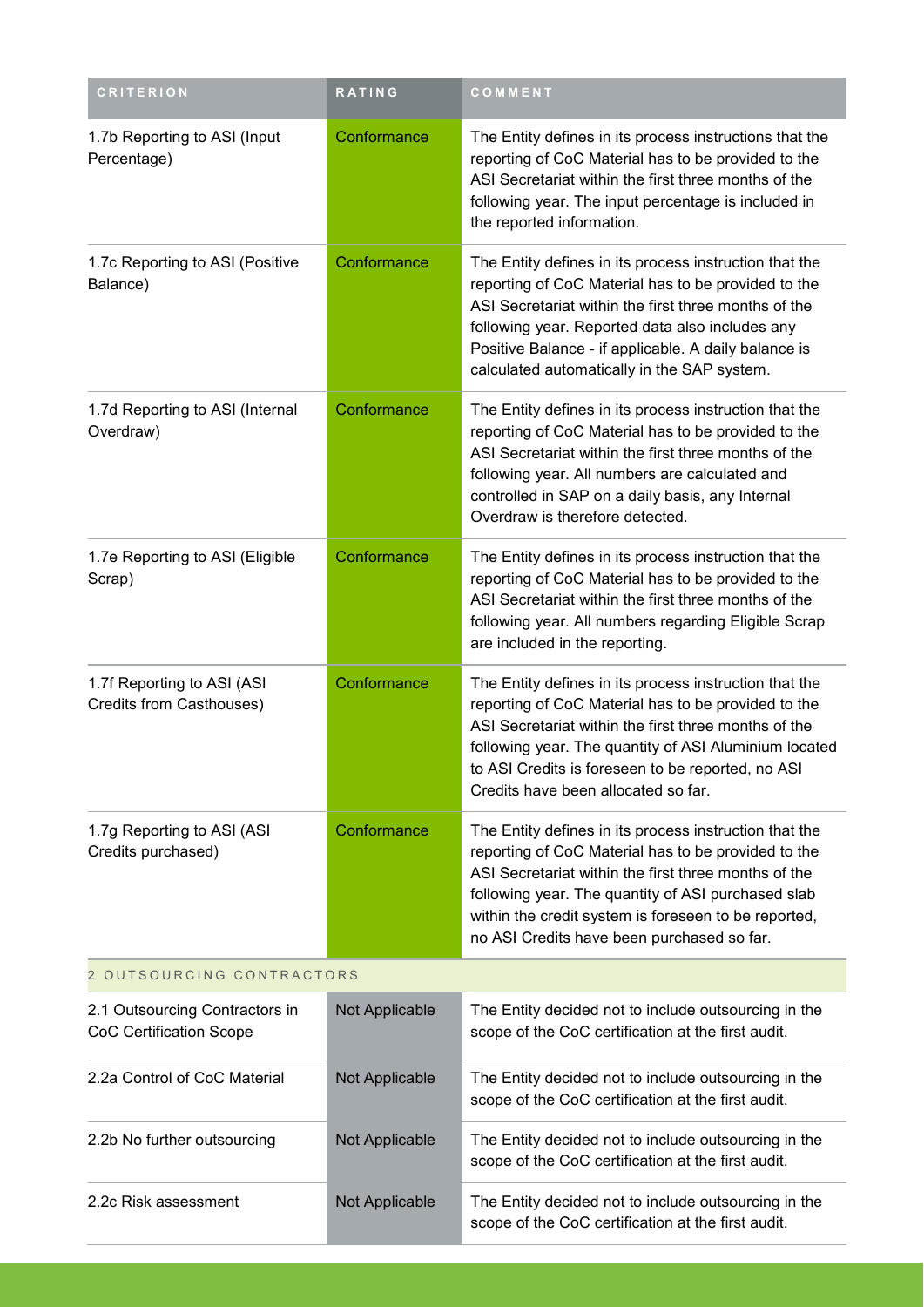| <b>CRITERION</b>                        | <b>RATING</b>  | <b>COMMENT</b>                                                                                             |
|-----------------------------------------|----------------|------------------------------------------------------------------------------------------------------------|
| 2.3 Output Quantity                     | Not Applicable | The Entity decided not to include outsourcing in the<br>scope of the CoC certification at the first audit. |
| 2.4 Verification and record-<br>keeping | Not Applicable | The Entity decided not to include outsourcing in the<br>scope of the CoC certification at the first audit. |
| 2.5 Error management                    | Not Applicable | The Entity decided not to include outsourcing in the<br>scope of the CoC certification at the first audit. |

#### 3 PRIMARY ALUMINIUM: CRITERIA FOR ASI BAUXITE, ASI ALUMINA AND ASI LIQUID M E T A L

| 3.1a CoC Certification Scope -<br><b>Bauxite Mining</b>     | Not Applicable        | This Criterion is not applicable to the Entity's<br>Certification Scope. |
|-------------------------------------------------------------|-----------------------|--------------------------------------------------------------------------|
| 3.1b ASI Performance Standard<br>– Bauxite Mining           | Not Applicable        | This Criterion is not applicable to the Entity's<br>Certification Scope. |
| 3.2a CoC Certification Scope -<br>Alumina Refining          | <b>Not Applicable</b> | This Criterion is not applicable to the Entity's<br>Certification Scope. |
| 3.2b ASI Performance Standard<br>– Alumina Refining         | Not Applicable        | This Criterion is not applicable to the Entity's<br>Certification Scope. |
| 3.3a CoC Certification Scope -<br><b>Aluminium Smelting</b> | Not Applicable        | This Criterion is not applicable to the Entity's<br>Certification Scope. |
| 3.3b ASI Performance Standard<br>– Aluminium Smelting       | Not Applicable        | This Criterion is not applicable to the Entity's<br>Certification Scope. |

# 4 RECYCLED ALUMINIUM: CRITERIA FOR ELIGIBLE SCRAP AND ASI LIQUID METAL

| 4.1a CoC Certification Scope -<br>Aluminium Re-Melting/Refining  | Conformance | The Entity is engaged in Aluminium Re-<br>melting/Refining at the site in Duffel, Belgium. The<br>Entity is certified against the ASI Performance<br>Standard (Certificate No. 31), granted in July 2019.                                     |
|------------------------------------------------------------------|-------------|-----------------------------------------------------------------------------------------------------------------------------------------------------------------------------------------------------------------------------------------------|
| 4.1b ASI Performance Standard<br>- Aluminium Re-Melting/Refining | Conformance | The Entity is certified against the ASI Performance<br>Standard, granted in July 2019.                                                                                                                                                        |
| 4.2a Pre-Consumer Scrap and<br><b>Dross</b>                      | Conformance | The Entity has a Material Accounting System in place<br>to control and account for all sources of the supply<br>chain. A due diligence process and transparent<br>traceability system covering eligible Pre-Consumer<br>Scrap is established. |
| 4.2b Post-Consumer Scrap                                         | Conformance | The Entity has a Material Accounting System in place<br>to control and account for all sources of the supply<br>chain. A due diligence process and transparent<br>traceability system covering eligible Pre-Consumer<br>Scrap is established. |
| 4.3a Supplier records                                            | Conformance | The Entity's Material Accounting System is designed<br>to control and account for all sources of scrap and<br>their origin coming into the supply chain. All suppliers                                                                        |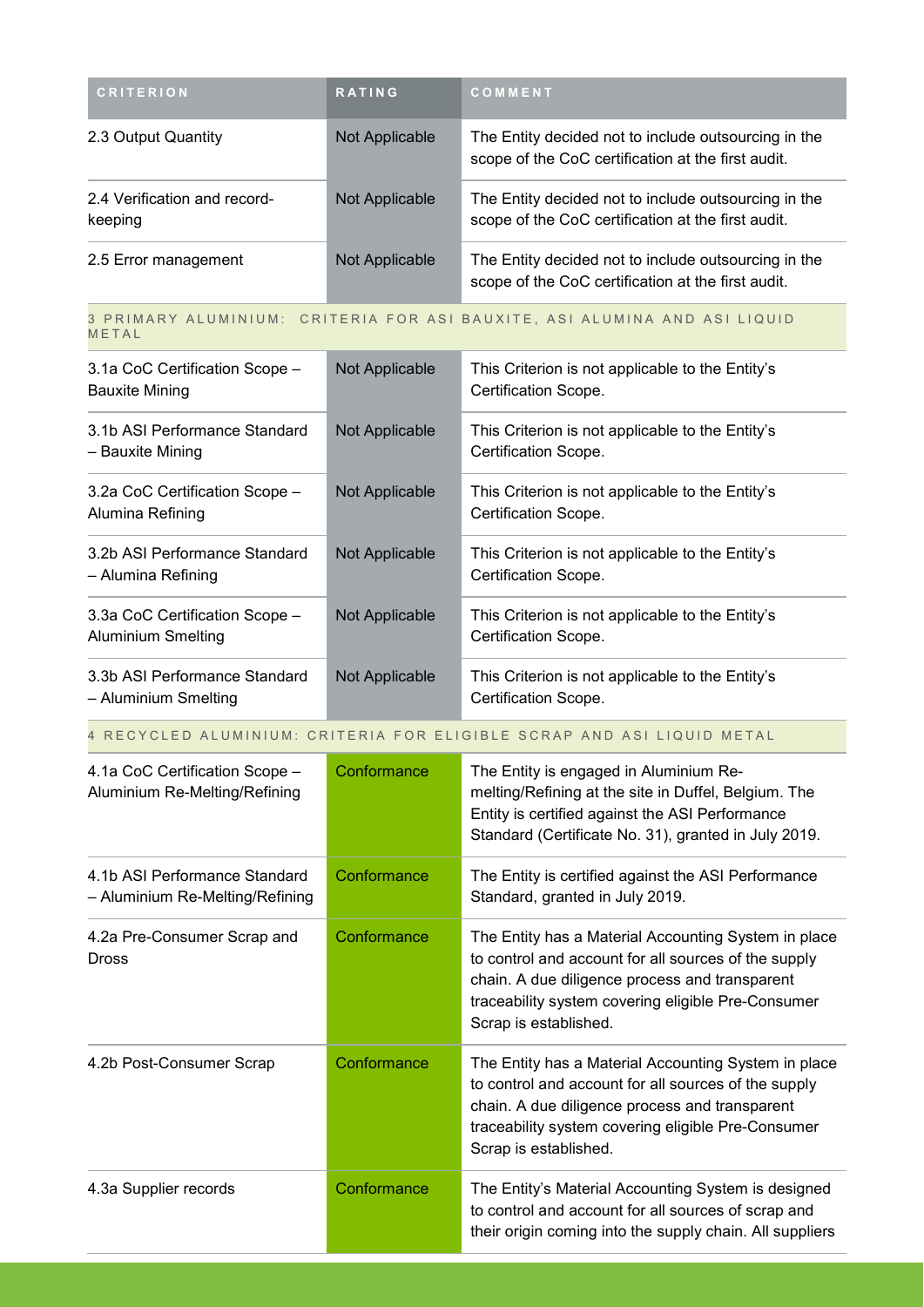| <b>CRITERION</b>   | <b>RATING</b>  | <b>COMMENT</b>                                                                                                                                                        |
|--------------------|----------------|-----------------------------------------------------------------------------------------------------------------------------------------------------------------------|
|                    |                | are qualified and there is full traceability to control the<br>identity, principals and place/s of operation of all<br>direct suppliers of Recyclable Scrap Material. |
| 4.3b Cash payments | Not Applicable | The Entity has implemented a policy where no cash<br>payment is allowed. This is confirmed by an external<br>auditor on an annual basis.                              |

# 5 CASTHOUSES: CRITERIA FOR ASI ALUMINIUM

| 5.1a CoC Certification Scope -<br>Casthouses  | Conformance | The Entity produces Casthouse Products from<br>Primary Aluminium and Recycled Aluminium within<br>its scope, that comes either from the own certified<br>Casthouse or an external Casthouse certified against<br>ASI Performance Standard and Chain of Custody<br>Standard. |
|-----------------------------------------------|-------------|-----------------------------------------------------------------------------------------------------------------------------------------------------------------------------------------------------------------------------------------------------------------------------|
| 5.1b ASI Performance Standard<br>- Casthouses | Conformance | The Entity produces Casthouse Products from<br>Primary Aluminium and Recycled Aluminium. This<br>site was certified against the ASI Performance<br>Standard in 2019.                                                                                                        |
| 5.2 Casthouse Products                        | Conformance | The Entity has a Material Accounting System to trace<br>and link the products to the input quantity of CoC<br>Material.                                                                                                                                                     |

#### 6 POST-CASTHOUSE: CRITERIA FOR ASI ALUMINIUM

| 6.1a CoC Certification Scope -<br>Post-Casthouse  | Conformance | The PostCasthouse Entity is included in the Chain of<br><b>Custody Certification Scope.</b>                                 |
|---------------------------------------------------|-------------|-----------------------------------------------------------------------------------------------------------------------------|
| 6.1b ASI Performance Standard<br>- Post-Casthouse | Conformance | The Post-Casthouse Entity is included in the ASI<br>Performance Standard Certificate Number 31, issued<br>in July 2019.     |
| 6.1c Sourcing ASI Aluminium                       | Conformance | The Entity has a Material Handling System in place<br>ensuring the identification of CoC Material and Non-<br>CoC Material. |

### 7 DUE DILIGENCE FOR NON-COC INPUTS AND RECYCLABLE SCRAP MATERIAL

| 7.1a Responsible sourcing policy<br>(anti-corruption)            | Conformance | The Entity has a supplier Code of Conduct which<br>addresses Anti-Corruption. The Code of Conduct has<br>to be signed by relevant suppliers. |
|------------------------------------------------------------------|-------------|----------------------------------------------------------------------------------------------------------------------------------------------|
| 7.1b Responsible sourcing policy<br>(responsible sourcing)       | Conformance | The Entity has a supplier Code of Conduct which<br>addresses responsible sourcing. The code has to be<br>signed by relevant suppliers.       |
| 7.1c Responsible sourcing policy<br>(human rights due diligence) | Conformance | The Entity has a supplier Code of Conduct that<br>addresses Human Rights. The Code of Conduct has<br>to be signed by relevant suppliers.     |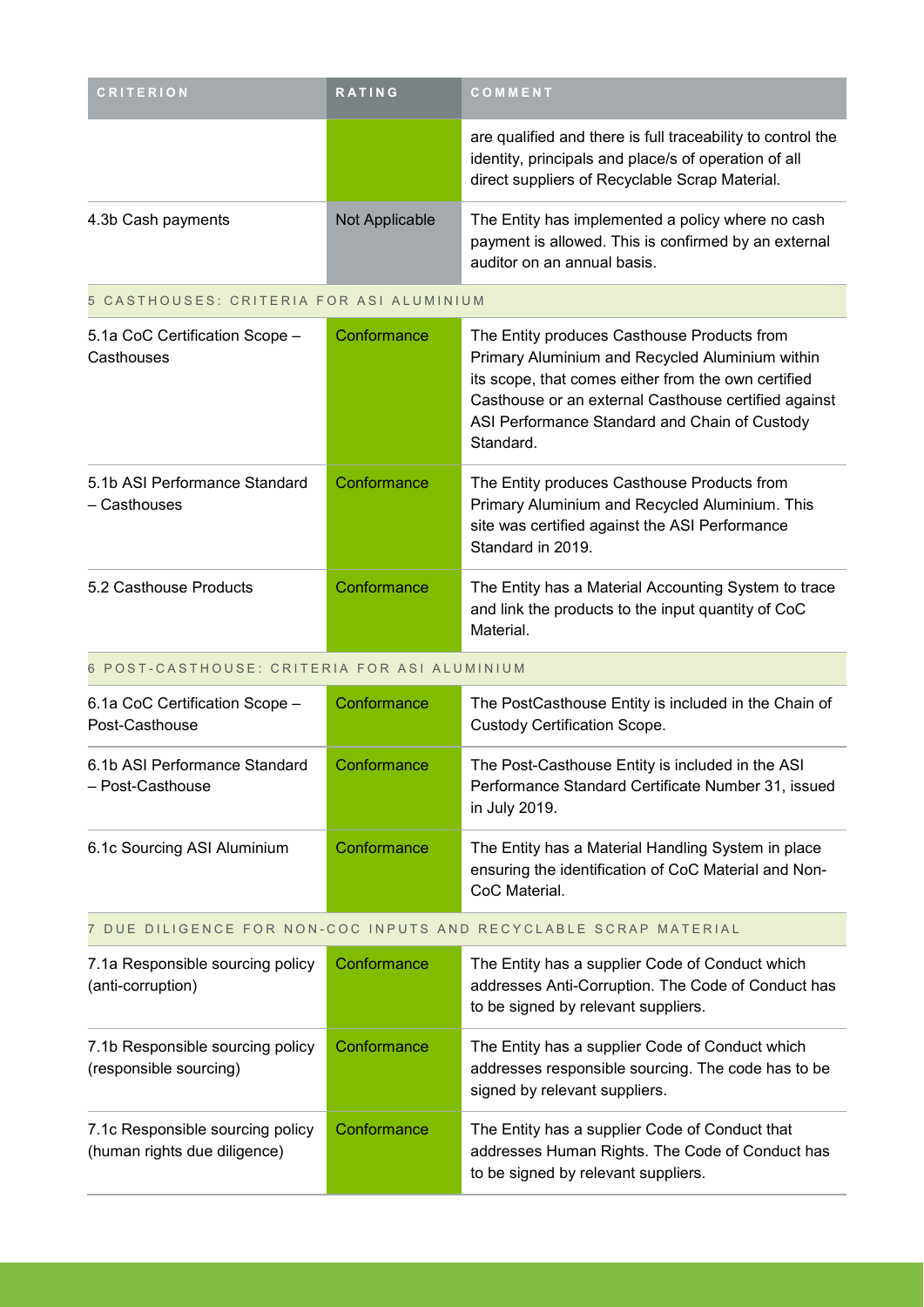| <b>CRITERION</b>                                                               | <b>RATING</b> | COMMENT                                                                                                                                                                                                        |
|--------------------------------------------------------------------------------|---------------|----------------------------------------------------------------------------------------------------------------------------------------------------------------------------------------------------------------|
| 7.1d Responsible sourcing policy<br>(conflict affected and high risk<br>areas) | Conformance   | The Entity has a supplier Code of Conduct that<br>addresses Conflict-Affected and High-Risk Areas.<br>Relevant suppliers have to sign the Code of Conduct.                                                     |
| 7.2 Risk assessment                                                            | Conformance   | The Entity has a supplier Code of Conduct. The<br>Code of Conduct has to be signed by suppliers. A<br>Due Diligence risk assessment is undertaken prior to<br>commencing business with new suppliers.          |
| 7.3 Complaints mechanism                                                       | Conformance   | The Entity has established a complaints mechanism<br>and makes it possible to raise concerns through<br>different channels (e.g. per mail to<br>info.duffel@alvance.com or by phone at:<br>$+32(0)15/302111$ . |

8 MASS BALANCE SYSTEM: COC MATERIAL AND ASI ALUMINIUM

| 8.1 Material Accounting System                              | Conformance | The Entity records all inputs and outputs of material<br>in its SAP system, where they can be traced. All ASI<br>relevant purchases and sales are documented in<br>addition in pdf documents.                                  |
|-------------------------------------------------------------|-------------|--------------------------------------------------------------------------------------------------------------------------------------------------------------------------------------------------------------------------------|
| 8.2a Post-Consumer Scrap                                    | Conformance | The Entity has implemented a Mass Balance System<br>based on its SAP system that records all inputs and<br>outputs of material. The Input Quantity of Post-<br>Consumer Scrap is recorded.                                     |
| 8.2b Pre-Consumer Scrap (total)                             | Conformance | The Entity has implemented a Mass Balance System<br>based on its SAP system that records all inputs and<br>outputs of material. The Input Quantity of Pre-<br>Consumer Scrap is recorded.                                      |
| 8.2c Pre-Consumer Scrap<br>(Eligible Scrap)                 | Conformance | The Entity has implemented a Mass Balance System<br>based on its SAP system that records all inputs and<br>outputs of material. The Input Quantity of Pre-<br>Consumer Scrap from CoC Certified Entities can be<br>identified. |
| 8.3 Material Accounting Period                              | Conformance | The Entity has defined in its Mass Balance System<br>the Material Accounting Period to be one year, which<br>starts with the calendar year on the 1st January and<br>ends on the 31st December of each year.                   |
| 8.4 Input Percentage                                        | Conformance | The Entity records and calculates the input for a<br>Material Accounting Period of one year as required<br>by the ASI Chain of Custody Standard. The formula<br>is programmed into the Mass Balance System.                    |
| 8.5 Input Percentage (Aluminium<br>Re-Melting and Refining) | Conformance | The Entity records and calculates the Input<br>Percentage for a Material Accounting Period of one<br>year as required by the ASI Chain of Custody<br>Standard. The formula is programmed into the Mass<br>Balance System.      |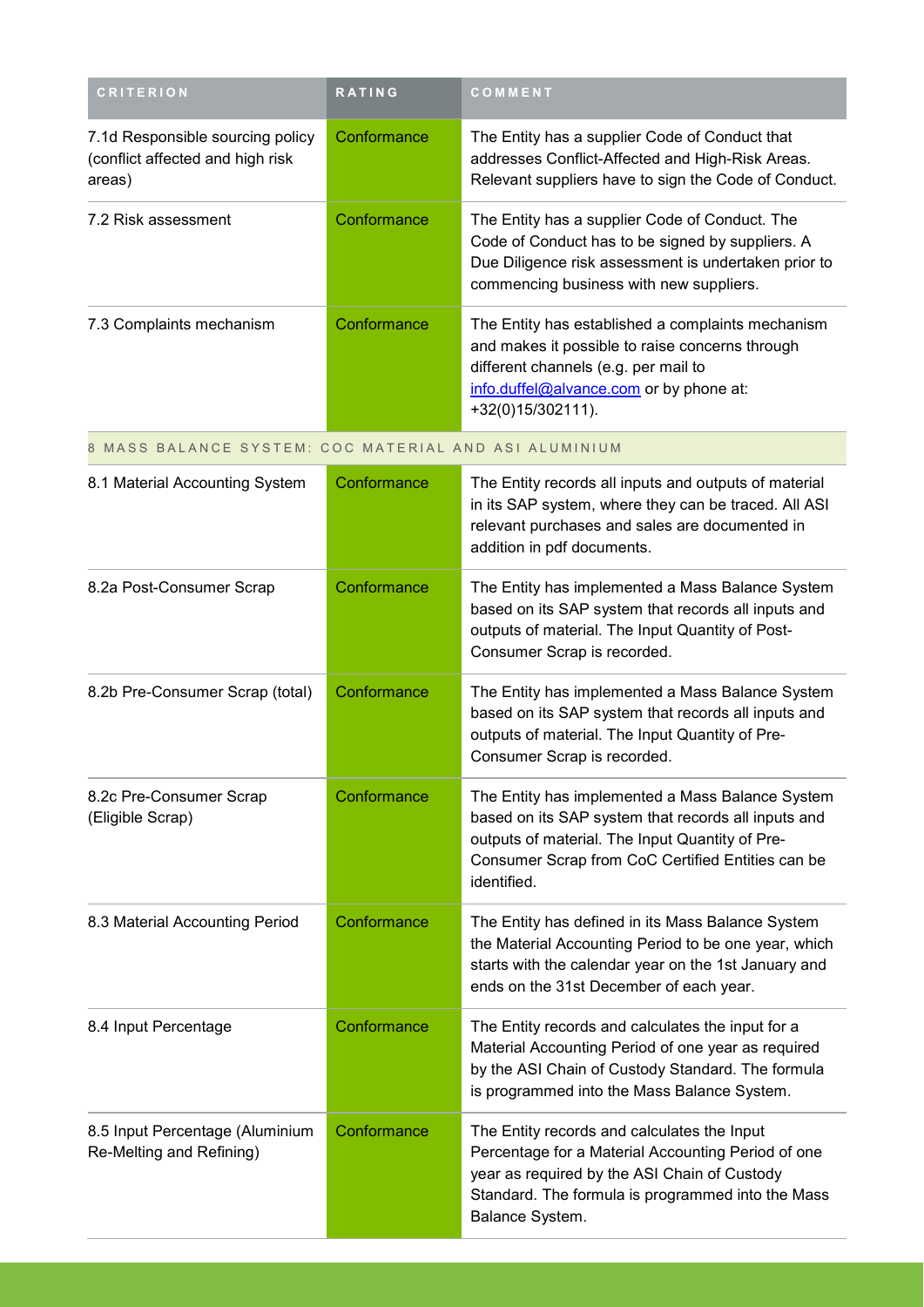| <b>CRITERION</b>                                         | <b>RATING</b> | COMMENT                                                                                                                                                                                                                                                                                                                                                                                          |
|----------------------------------------------------------|---------------|--------------------------------------------------------------------------------------------------------------------------------------------------------------------------------------------------------------------------------------------------------------------------------------------------------------------------------------------------------------------------------------------------|
| 8.6 Output Quantity<br>determination                     | Conformance   | The Entity uses the input percentage for a material<br>accounting period of one year as required by the ASI<br>Chain of Custody Standard. The formula is<br>programmed into the Mass Balance System.                                                                                                                                                                                             |
| 8.7 Output Quantity designation                          | Conformance   | Based on the Material Accounting System, material<br>that is sold as ASI CoC Material is designated 100%<br>ASI CoC Material.                                                                                                                                                                                                                                                                    |
| 8.8 Output Quantity - Pre-<br>Consumer Scrap             | Conformance   | If the Entity designates Eligible Scrap, it uses the<br>calculated Input Percentage. This is also checked by<br>the ASI responsible person.                                                                                                                                                                                                                                                      |
| 8.9 Outputs not exceed inputs                            | Conformance   | The Entity has programmed its Material Accounting<br>System in a way to control, that the total output<br>percentage does not exceed the Input Percentage.<br>An automatic alarm is set on a daily basis to warn, if<br>the output exceeds the input and the necessary steps<br>can be taken, not to exceed the input in the Material<br>Accounting Period.                                      |
| 8.10a Internal Overdraws (not<br>exceed 20%)             | Conformance   | The Entity controls the input-output balance on a<br>monthly basis as a minimum. To avoid an overdraw<br>of more than 20%, the Entity has programmed an<br>alarm procedure in its Material Accounting System<br>that sets an alarm if the total output of CoC Material<br>exceeds 20% of the total Input Quantity.                                                                               |
| 8.10b Internal Overdraws (not<br>exceed affected amount) | Conformance   | The level of Internal Overdraw caused by an<br>unforeseen, unexpected and not predictable situation<br>in respect to a contract for delivery to an entity is<br>visible for each Material Accounting Period. The<br>Entity controls on a monthly basis the input-output<br>balance and programmed an alarm, to avoid an<br>overdraw and to set the necessary steps to correct<br>this situation. |
| 8.10c Internal Overdraws (period<br>to make up)          | Conformance   | The Entity regulates in its process instruction that an<br>Internal Overdraw shall be made up in the next<br>Material Accounting Period.                                                                                                                                                                                                                                                         |
| 8.11a Positive Balance (carry<br>over)                   | Conformance   | The Entity describes in its annual reporting procedure<br>that a Positive Balance of unused CoC Material can<br>be carried over into the next calendar year but has to<br>be reported accordingly.                                                                                                                                                                                               |
| 8.11b Positive Balance (expiry)                          | Conformance   | The Entity describes in its annual reporting procedure<br>that a Positive Balance of unused CoC Material can<br>be carried over into the next calendar year but<br>expires at the end of that period. It has to be marked<br>in the system.                                                                                                                                                      |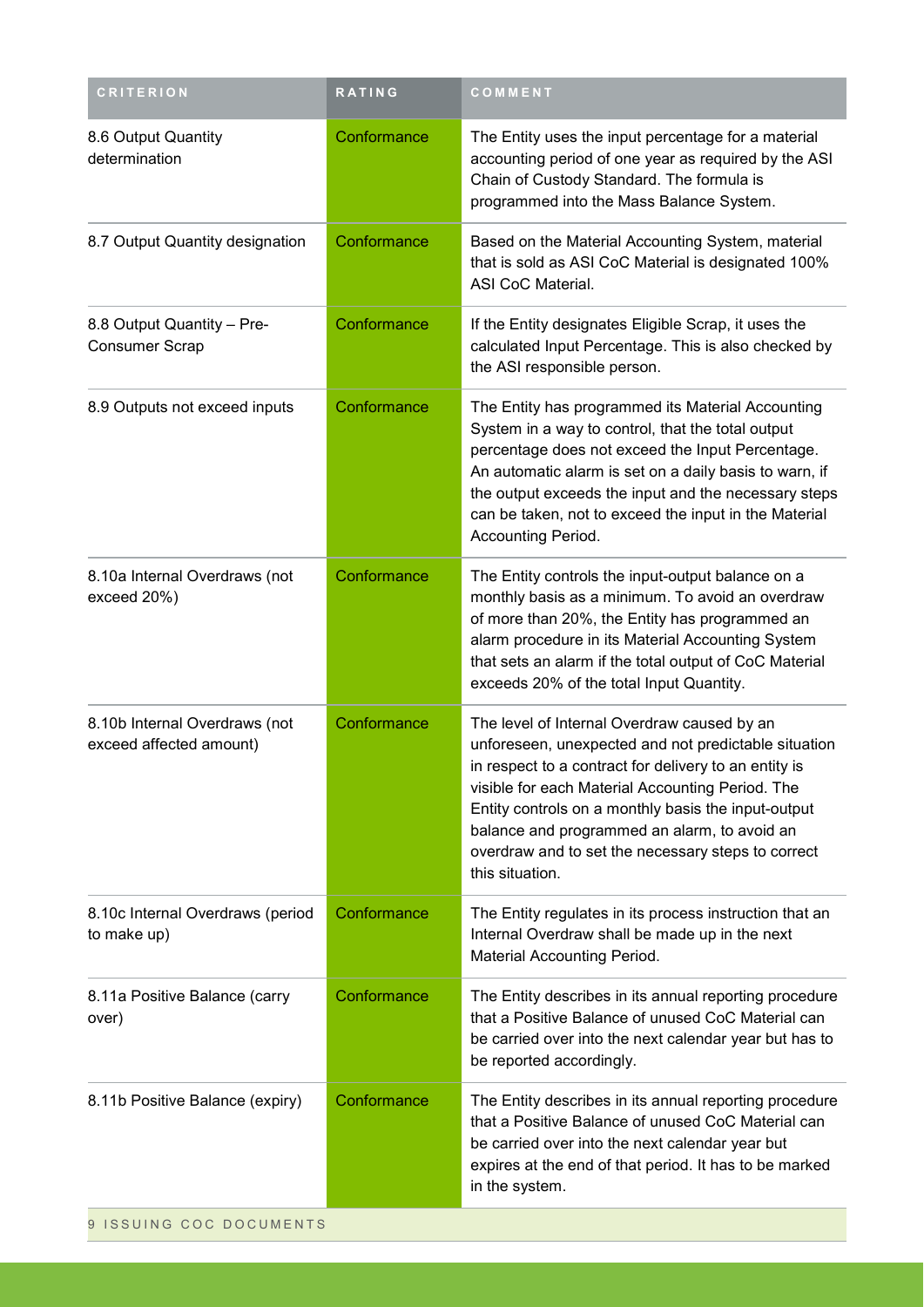| <b>CRITERION</b>                                | <b>RATING</b> | COMMENT                                                                                                                                                                                                                                                                                                                   |
|-------------------------------------------------|---------------|---------------------------------------------------------------------------------------------------------------------------------------------------------------------------------------------------------------------------------------------------------------------------------------------------------------------------|
| 9.1 Shipments and transfers                     | Conformance   | The Entity generates a CoC Document in parallel to<br>the invoice for CoC Material certificates. These<br>certificates are submitted together with the invoice.<br>For customers that do not get invoices, such as self-<br>billing customers, the certificates are gathered on a<br>monthly basis and submitted to them. |
| 9.2a Date of issue                              | Conformance   | All CoC Documents carry the date of issuing the<br>certificate.                                                                                                                                                                                                                                                           |
| 9.2b Reference number                           | Conformance   | All CoC Documents carry the reference number of<br>the CoC document, which is linked to the Material<br>Accounting System.                                                                                                                                                                                                |
| 9.2c Issuing Entity                             | Conformance   | All CoC Documents carry the entity, address and<br>CoC number of the Entity.                                                                                                                                                                                                                                              |
| 9.2d Receiving customer                         | Conformance   | All CoC Documents carry the entity, address and<br>CoC number of the company receiving CoC Material.<br>If the receiving company is CoC Certified, the<br>documents also carry the CoC certification number of<br>the receiving company.                                                                                  |
| 9.2e Responsible employee                       | Conformance   | All CoC Documents carry the name and contact<br>details of the ASI responsible person who can verify<br>the provided information.                                                                                                                                                                                         |
| 9.2f Conformance statement                      | Conformance   | All CoC Documents carry the claim "The information<br>provided in the CoC Document is in conformance<br>with the ASI CoC Standard".                                                                                                                                                                                       |
| 9.2g Type of CoC Material                       | Conformance   | All CoC Documents specify the type of CoC Material<br>in the shipment. This description is copied from the<br>original shipping documents.                                                                                                                                                                                |
| 9.2h Mass of CoC Material                       | Conformance   | All CoC Documents include the mass of CoC<br>Material in the shipment.                                                                                                                                                                                                                                                    |
| 9.2i Mass of total material                     | Conformance   | All CoC Documents include the total mass of Material<br>in the shipment.                                                                                                                                                                                                                                                  |
| 9.3a Sustainability Data<br>(optional)          | Conformance   | The Entity provides the average intensity of<br>Greenhouse Gas emissions (GHGs) in tonnes CO2-<br>eq with each of its CoC Documents.                                                                                                                                                                                      |
| 9.3b Sustainability Data (passing<br>on)        | Conformance   | The Entity provides the average intensity of<br>Greenhouse Gas emissions (GHGs) in tonnes CO2-<br>eq with each of its CoC Documents.                                                                                                                                                                                      |
| 9.3c Post-Casthouse ASI<br>Certification status | Conformance   | The Entity provides the ASI Certification number of<br>the Entity in its CoC Documents.                                                                                                                                                                                                                                   |
| 9.4 Supplementary Information<br>(optional)     | Conformance   | Through the delivery number on the CoC Document,<br>all information can be traced back to the used                                                                                                                                                                                                                        |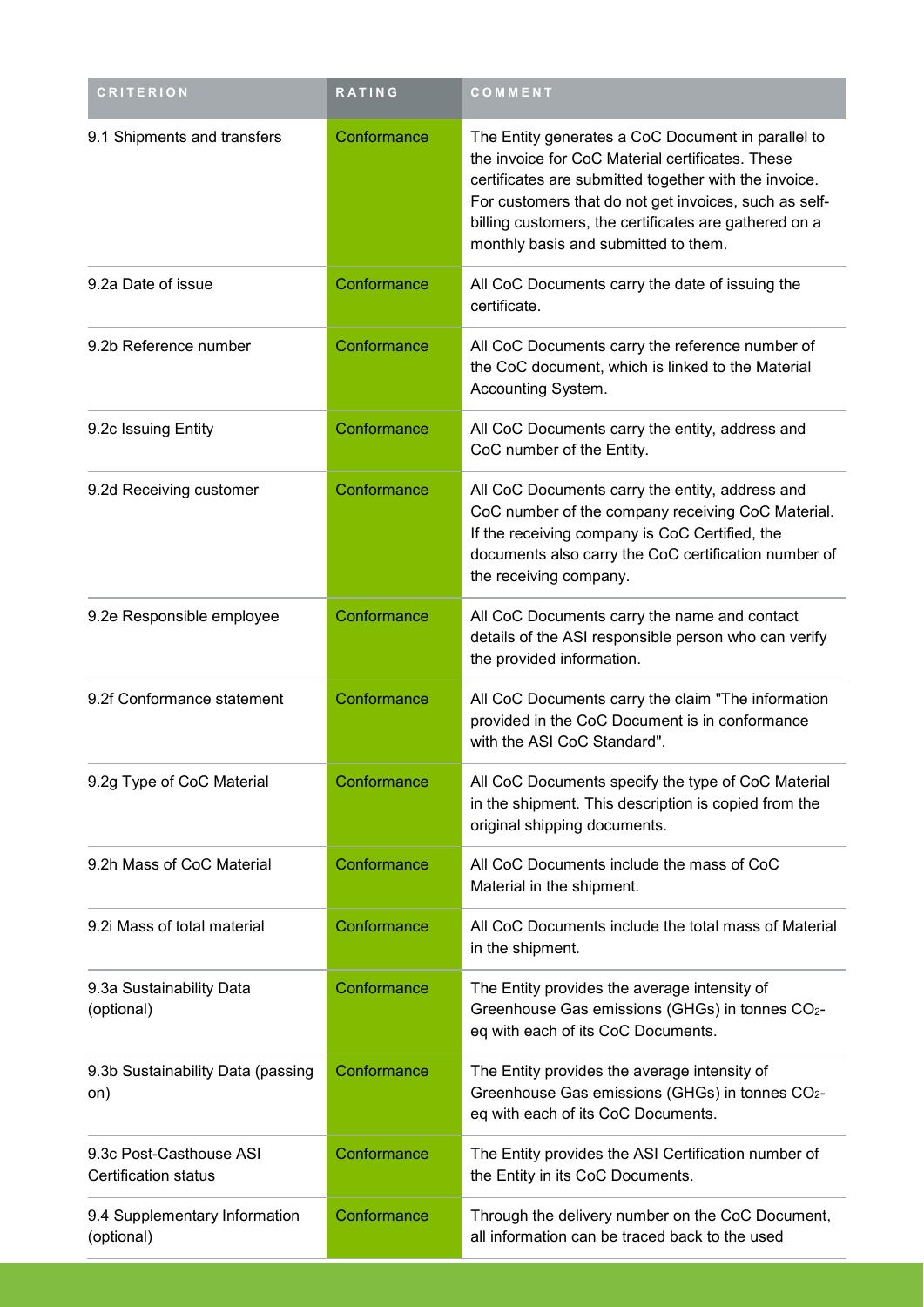| <b>CRITERION</b>                                 | <b>RATING</b> | COMMENT                                                                                                                                                                                                                                                     |
|--------------------------------------------------|---------------|-------------------------------------------------------------------------------------------------------------------------------------------------------------------------------------------------------------------------------------------------------------|
|                                                  |               | material. Information like the sourcing policy or the<br>status of the ISO 14001 certification can be checked<br>on the Alvance website:<br>https://alvancealuminiumduffel.be/downloads                                                                     |
| 9.5 Response to verification<br>requests         | Conformance   | The Entity defines in its mass balance procedure,<br>how errors (if they occur in connection with issued<br>CoC Documents) have to be handled. A responsible<br>person is nominated on the certificate and can be<br>contacted to investigate the incident. |
| 9.6 Error management                             | Conformance   | The Entity defines in its mass balance procedure,<br>how errors (if they occur) have to be handled. The<br>ASI responsible person investigates incidents and<br>issues in agreement with the customer a new or<br>corrected CoCDocument.                    |
| 10 RECEIVING COC DOCUMENTS                       |               |                                                                                                                                                                                                                                                             |
| 10.1 Verify required information<br>included     | Conformance   | The Entity defines in its Receiving ASI CoC<br>Documents Procedure and in a template for receiving<br>CoC Documents, how to proceed with received CoC<br>Documents. All the requirements specified by the<br>CoC Standard in 9.2 and 9.3 are verified.      |
| 10.2 Verify consistency with<br>shipments        | Conformance   | The Entity defines in its Receiving ASI CoC<br>Documents Procedure the process to conduct a<br>consistency check of the received material with the<br>provided documents.                                                                                   |
| 10.3 Verify supplier CoC<br>Certification status | Conformance   | The Entity defines in its Receiving ASI Documents<br>Procedure that the validity and scope of the ASI CoC<br>Certificates of suppliers shall be checked once per<br>quarter.                                                                                |
| 10.4 Error management                            | Conformance   | The Entity defines in its Complaints and Evaluations<br>procedure how to handle and analyze any errors<br>identified and to prevent the reoccurrence of the<br>error.                                                                                       |
| 11 MARKET CREDITS SYSTEM: ASI CREDITS            |               |                                                                                                                                                                                                                                                             |
| 11.1a Material Accounting<br>System - allocation | Conformance   | The credits are managed through the companies<br>SAP system, where the amount of credits, that is<br>sold, is deducted from the amount of purchased and<br>allocated ASI material.                                                                          |
| 11.1b Link to Casthouse<br>Products              | Conformance   | All sold amounts of credits are identified through<br>unique numbers on the certificate.                                                                                                                                                                    |
| 11.1c No double counting                         | Conformance   | All sold amounts of credits are identified through<br>unique numbers on the certificate and are registered<br>in the SAP system responsibilities, in the material<br>balance to prevent double counting.                                                    |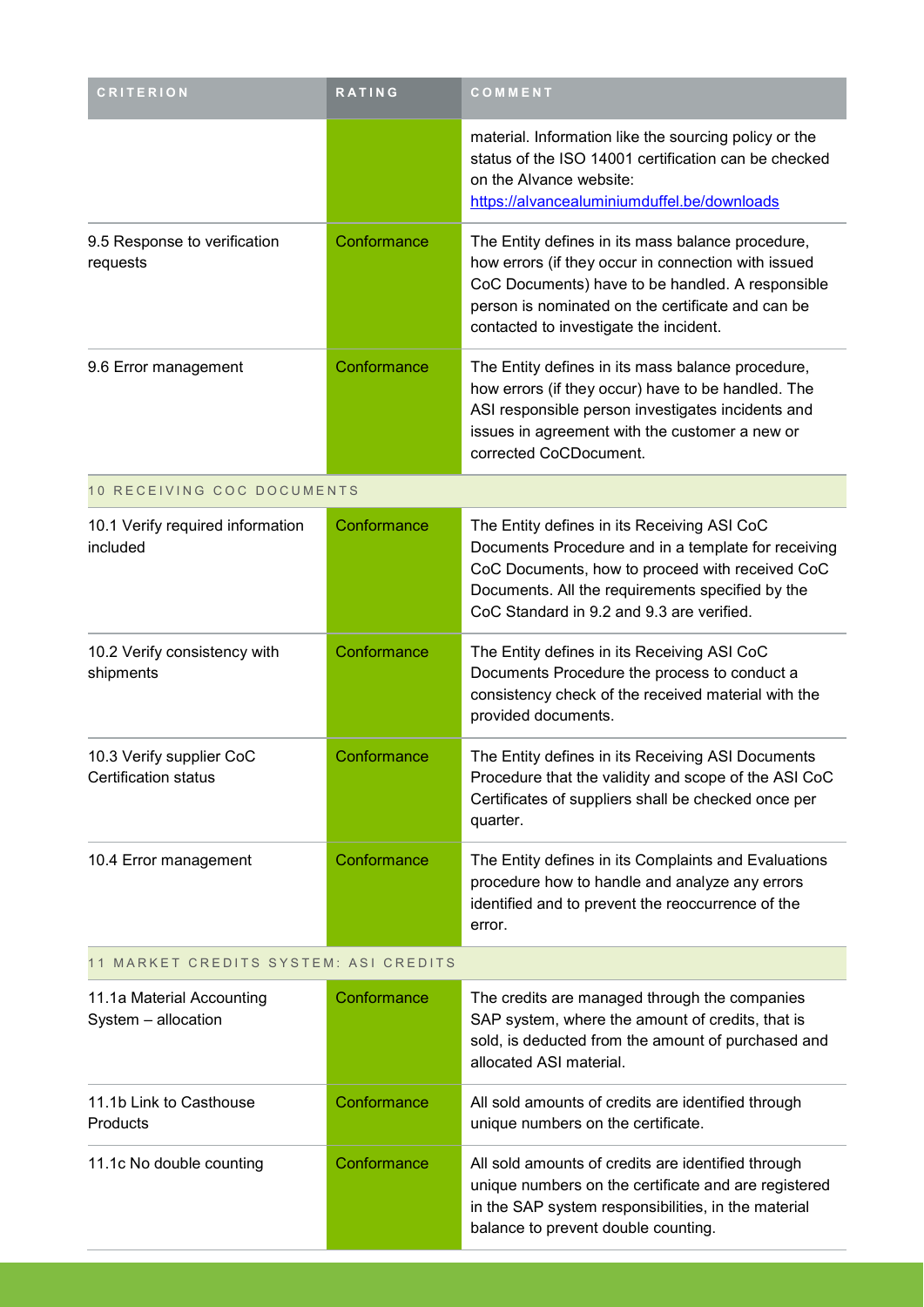| <b>CRITERION</b>                                          | <b>RATING</b> | COMMENT                                                                                                                                                                                                       |
|-----------------------------------------------------------|---------------|---------------------------------------------------------------------------------------------------------------------------------------------------------------------------------------------------------------|
| 11.1d No Positive Balance for<br><b>ASI Credits</b>       | Conformance   | The Entity states in its instruction, that all credits<br>have to be registered in the material accounting<br>system and that no balance can be carried over to<br>the next period.                           |
| 11.2a Date of issue                                       | Conformance   | The Entity provides the date of issuing the certificate<br>on ASI Credit certificates.                                                                                                                        |
| 11.2b Reference number                                    | Conformance   | The Entity provides ASI Credit certificates that carry<br>the unique certificate number, which is linked to the<br>material accounting system and can be verified<br>accordingly.                             |
| 11.2c Issuing Entity                                      | Conformance   | The Entity provides ASI Credit certificates that carry<br>the identity, address, contact email and CoC<br>certification number of the entity issuing the ASI<br>certificate.                                  |
| 11.2d Receiving Entity                                    | Conformance   | The Entity provides ASI Credit certificates that carry<br>the identity, address, contact email and CoC<br>certification number of the entity receiving the ASI<br>certificate.                                |
| 11.2e Conformance statement                               | Conformance   | The Entity provides ASI Credit certificates that carry<br>the statement "The information provided in the ASI<br>Credits Certificate is in conformance with the ASI<br>CoC Standard".                          |
| 11.2f ASI Credits statement                               | Conformance   | The Entity provides ASI Credit certificates that carry<br>the statement "ASI Credits may not be re-traded. ASI<br>credits may not be allocated to physical products or<br>otherwise claimed as ASI Aluminium" |
| 11.2g Quantity                                            | Conformance   | The Entity provides ASI Credit certificates that carry<br>the amount of allocated ASI Credits in tons.                                                                                                        |
| 11.3a CoC Certification Scope -<br>purchasing ASI Credits | Conformance   | The Entity defines in its procedure that ASI Credits<br>may only by bought within the Alvance CoC<br>Certification Scope.                                                                                     |
| 11.3b Material Accounting<br>System - purchasing          | Conformance   | The Entity keeps records of all ASI Credit certificates.<br>All credits purchased are accounted for in the<br>material accounting system SAP.                                                                 |
| 11.3c Expiry                                              | Conformance   | The Entity defines in its procedures, that all unused<br>ASI Credits expire at the end of the Material<br>Accounting Period and that no credits can be carried<br>over to the next accounting period.         |
| 11.3d No re-trading                                       | Conformance   | The Entity defines in its procedure, that ASI Credits<br>cannot be re-traded.                                                                                                                                 |